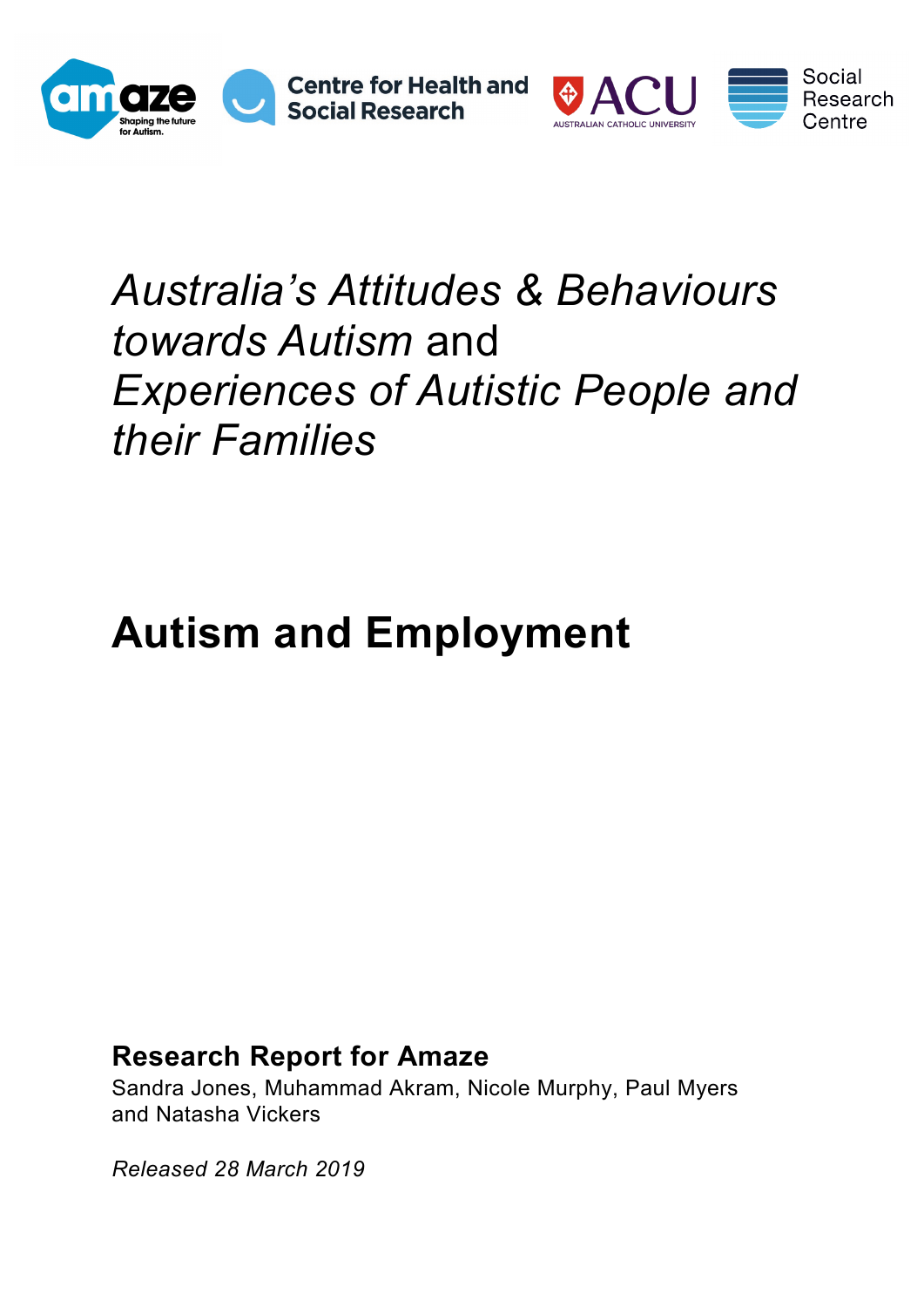## **Research Background**

In July 2015, Amaze released its Strategic Directions to 2040, a 25-year plan with a social impact goal: Amaze aims for a society that respects the dignity of every person on the autism spectrum and offers them real opportunities to participate and contribute.

Within this strategy Amaze seeks to achieve three key outcomes:

- Community understanding of autism in Victoria increases over time;
- Attitudes and behaviours towards autistic people by the Victorian community (government, private and social sectors) improves over time;
- Opportunities for meaningful participation and valued contribution increase for autistic people.

Against these outcomes, Amaze determined success indicators and outputs to measure progress, including conducting the *Community Attitudes and Behaviours Survey* to establish baseline data of awareness and understanding of the key facts about autism, plus undertake a companion piece of research, the Experiences of Autistic People and their Families Survey.

This report outlines the research findings from both surveys in relation to employment.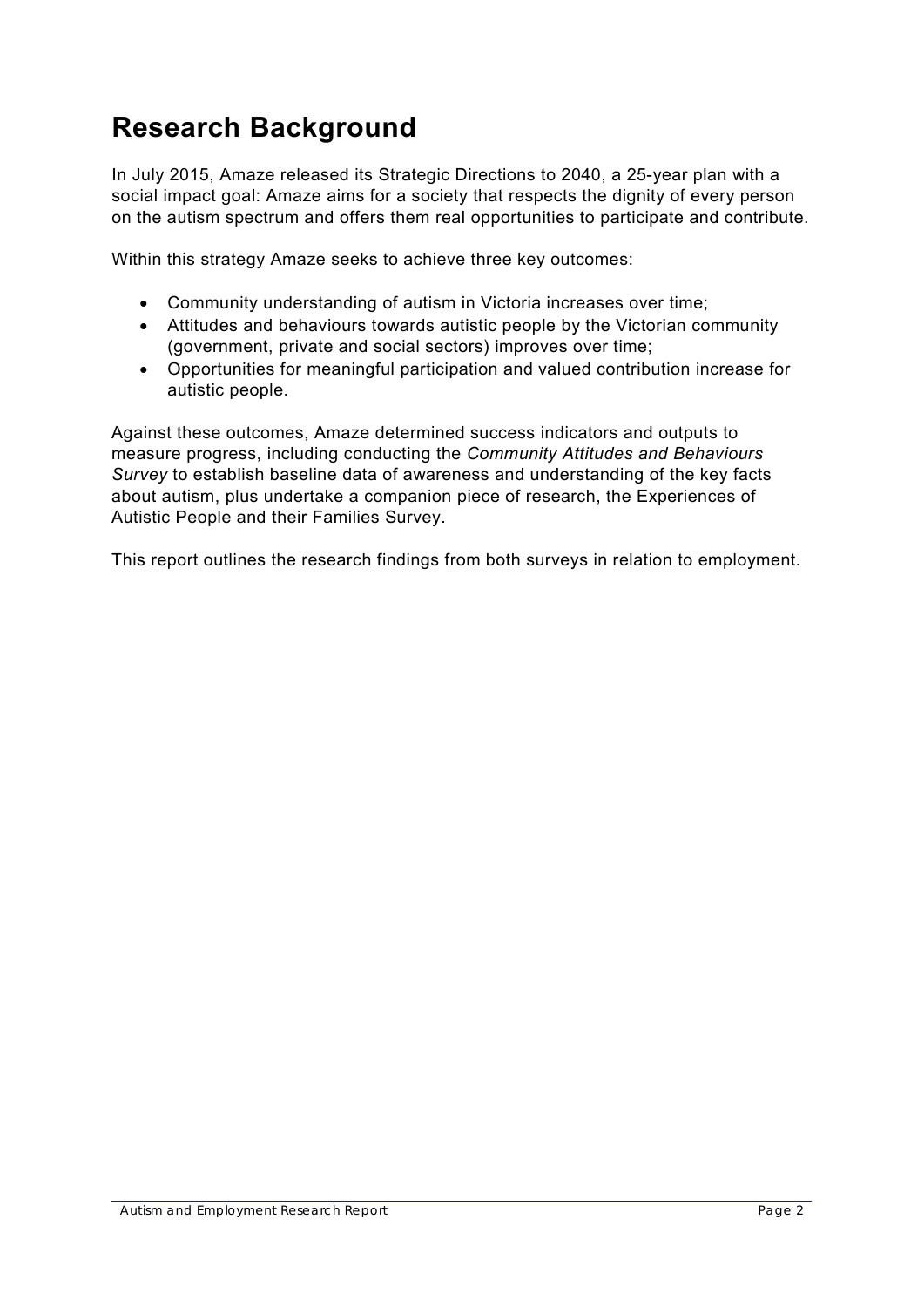### **Study 1:** *Community Attitudes & Behaviours towards Autism*

The *Community Attitudes and Behaviours towards Autism* survey was conducted to identify community attitudes and behaviours relating to autism.

One of the key outcomes of this research is to better understand the attitudes and behaviours of the community and establish a baseline from which we are able to track changes over time to measure progress against Amaze's strategic outcomes.

To our knowledge, this is the first study of its kind to examine the attitudes and behaviours towards autism in Australia.

#### **Key findings**

- 75% of Australians believe autistic people struggle to gain employment
- 70% of Australians believe employers should make adjustments for autistic employees
- 21% of people would be more likely to shop at a supermarket with a proactive policy of employing autistic people
- 1 in 5 Australians would be very/concerned if an autistic person was appointed as their boss
- 24% of Australians would expect to receive training about autism if one of their colleagues was autistic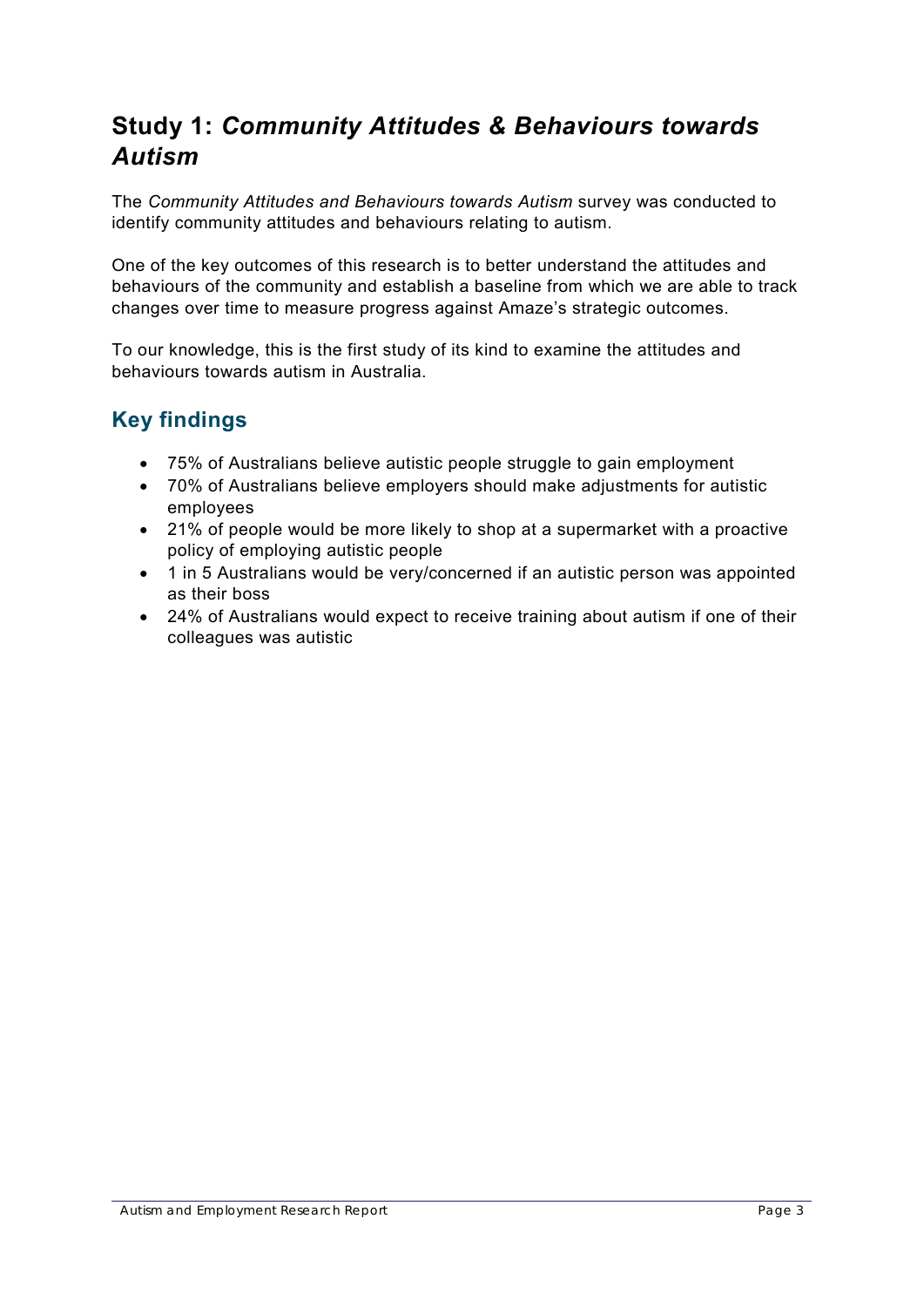#### **What jobs can autistic people do?**

The jobs that respondents were most likely to agree that autistic people can do were artist/musician (87.7%), supported employment (86.9%), stacking shelves in a supermarket (79.5%) and computer programmer (76.2%). The only occupation that more than one-third of respondents did not believe an autistic person could do was a doctor.



*Figure 9. What jobs can autistic people do?*

There was a clear trend by respondent age, with older respondents less likely to agree that an autistic person could hold a professional position, such as a doctor ( $p < 0.001$ ), lawyer (p < 0.001), or member of Parliament (p < 0.001); or other skilled or semi-skilled position, such as computer programmer ( $p = 0.01$ ), waiter or waitress ( $p = 0.004$ ), or labourer ( $p = 0.03$ ). There was no age-related difference in belief that an autistic person could be employed as an artist/musician, stacking shelves in a supermarket, or in supported employment.

Those with a lower level of educational attainment were less likely to believe that an autistic person could be employed as a computer programmer ( $p = 0.006$ ) or lawyer ( $p = 0.006$ )  $= 0.03$ ).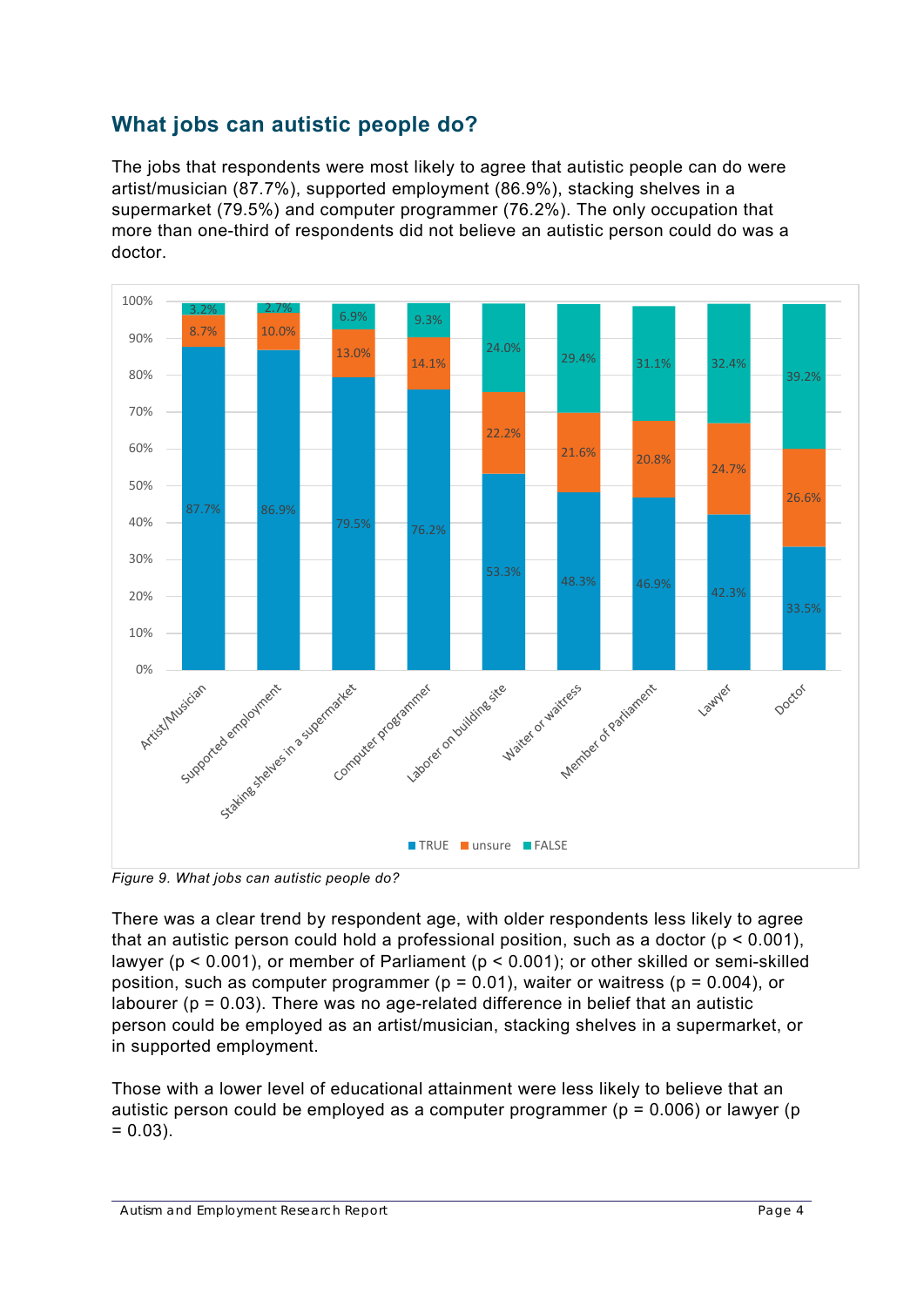#### **Do they think employers should make adjustments for autistic people?**

Nearly three-quarters of the respondents 'agree' or 'strongly agree' that employers (70.3%) should make adjustments for autistic people; with only a small proportion (6.6% and 5.7% respectively) disagreeing or strongly disagreeing with this statement. Less than one-quarter of respondents were 'unsure' or 'neither agree nor disagree' for the work policy questions (Figure 10).



*Figure 10. Should employers make adjustments for autistic people?*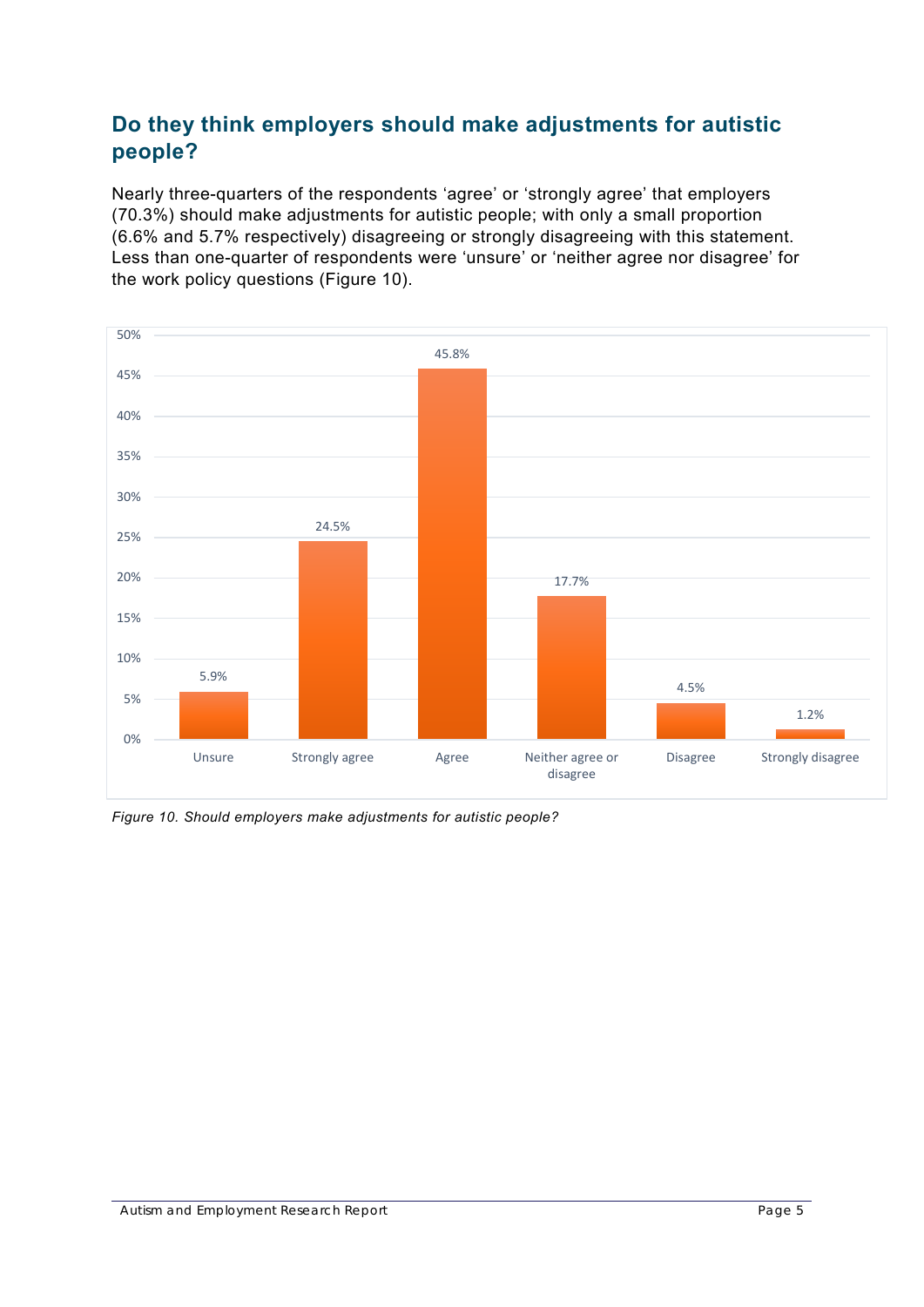#### **Working with autistic people**

Respondents reported they would be concerned or very concerned if an autistic person was appointed as their boss (20.1%). Interestingly, respondents were less likely to be concerned or very concerned if an autistic adult became a colleague (10.3%) (Figure 11).



*Figure 11. How would they feel about an autistic adult entering their lives?*

The data suggest that people more comfortable with distal than proximal relationships.

When asked what their reaction would be to a colleague disclosing that they were autistic, the most frequent responses were: ask how I can help (54.7%, n = 1327), ask them about autism  $(53.5\% , n=1296)$ , try to find out more  $(48.1\% , n=1167)$ , and be proud of them (42.3%, n=1025). Of concern, 8.2% (n=198) said they would feel worry, 7.7% (n=186) disbelief, and 2.6% (n=64) that they would raise a concern with their manager. An important finding for employers is that one quarter (24.6%, n=597) would expect to receive training about autism.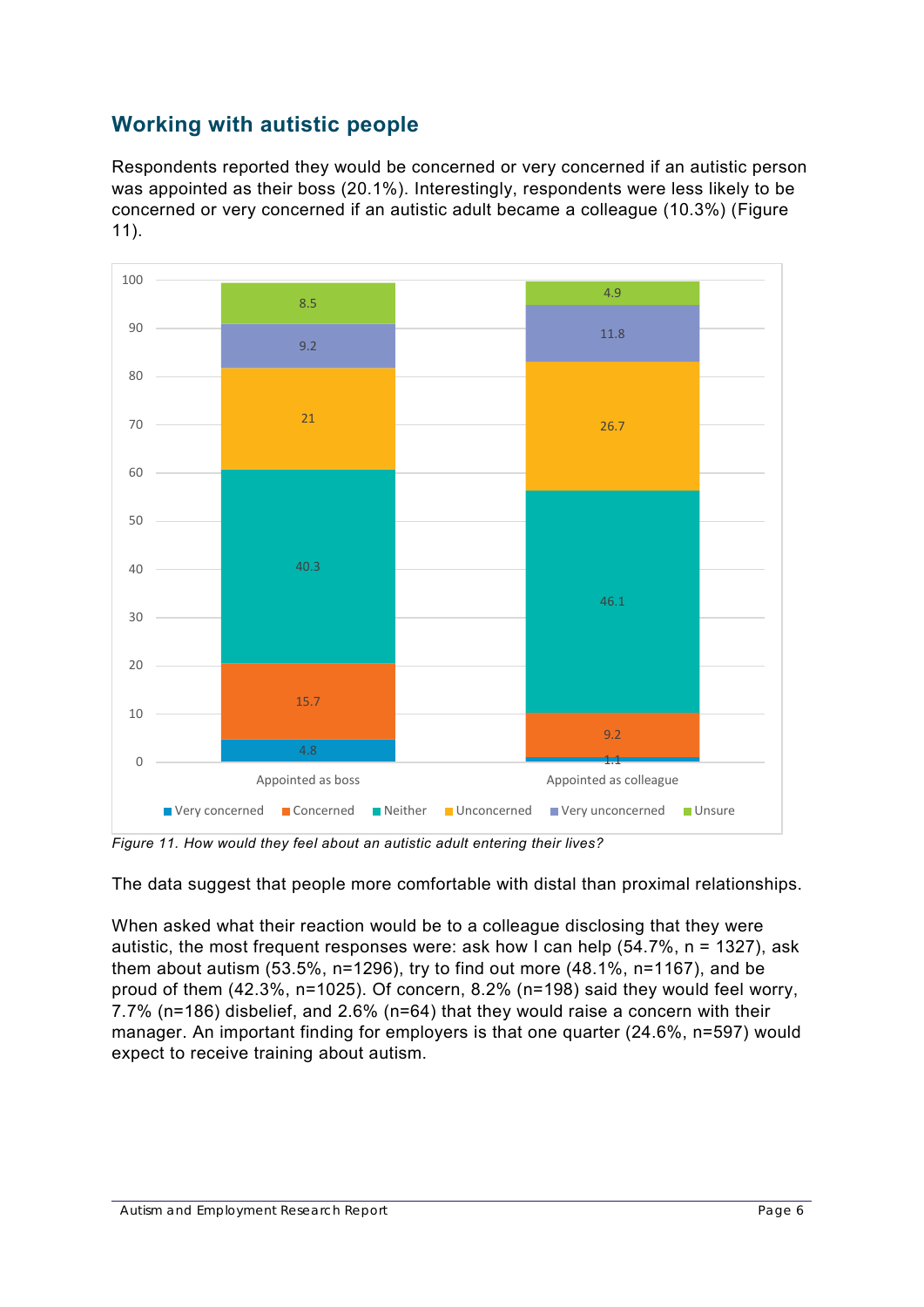## **Study 2:** *Experiences of Autistic People and their Families*

The *Experiences* survey seeks to better understand the experiences and challenges faced by autistic people, their family members and carers. The survey aimed to collect data from approximately 1,000 autistic people and/or family members/carers of an autistic person. Participants were to be recruited from subscribers to Amaze's information and communication publications.

The collected data will be used to help build understanding of the needs of autistic people, their families and carers. Results will be used to develop educational and support materials, public reports, media communications, advice to government and academic publications on the lived experience of people on the autism spectrum and their family members/carers. The results of the research will not be disseminated directly to participants.

The responses made by autistic people have been presented in italic text and break out boxes to distinguish between their experiences and those of their families/carers.

#### **Key findings**

- 45% of employed autistic people have been in their current roles for five years or more
- More than half of unemployed autistic people who had previously held a paid job have been out of employment for three or more years
- Of those employed less than full-time, more than half (53.9%) would like to be working more hours than they currently do
- 45% of autistic people or their family members report that their skills are higher than those required to perform their current job
- 20% of autistic people or their family members report that they/their family member have lost a job due to their autism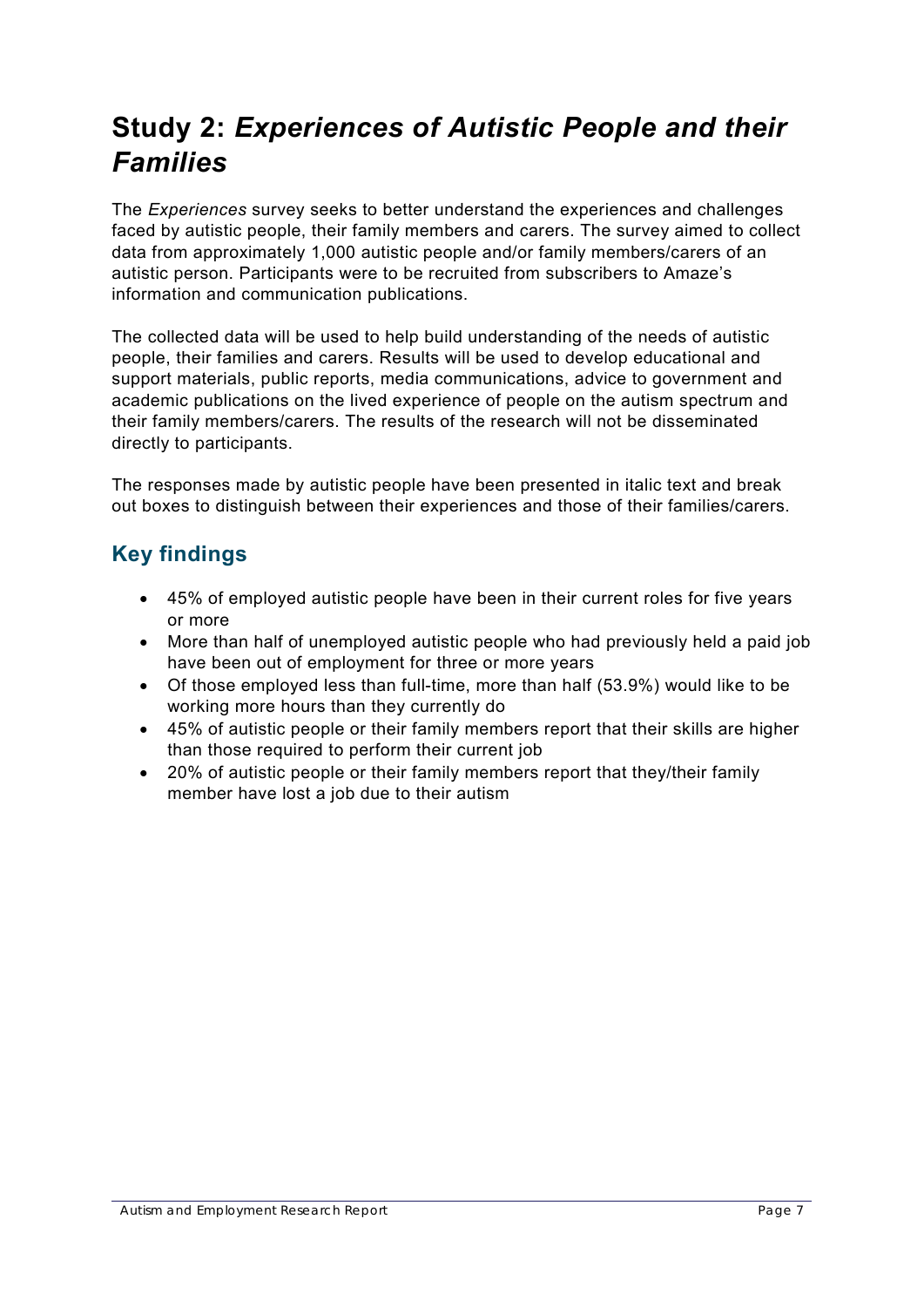#### **Employment status**

Of the 287 respondents who were asked questions about employment (57 autistic adults and 230 parents/carers of autistic adults), slightly more than one-third (38.0%, n=109) reported that they/their autistic family member/person they care for currently has a paid job.

The proportion of autistic people who are currently employed (38.0%) increased with age (20.8% aged 18-24, 34.0% aged 25-34, 59.4% aged 35-44, and 76.9% aged 45- 64;  $p < 0.001$ ).

Of the 177 not currently employed, 57.3% would like to be working in a paid job (20.8% were unsure). More than half (53.9%, n=96) who are not currently employed reported that they had never held a paid job (full-time, part-time, self-employed, or casual). Of the 81 who had previously had a paid job, 54.3% had been out of employment for three or more years (see Figure 12).



*Figure 12: How long ago was their last paid job?*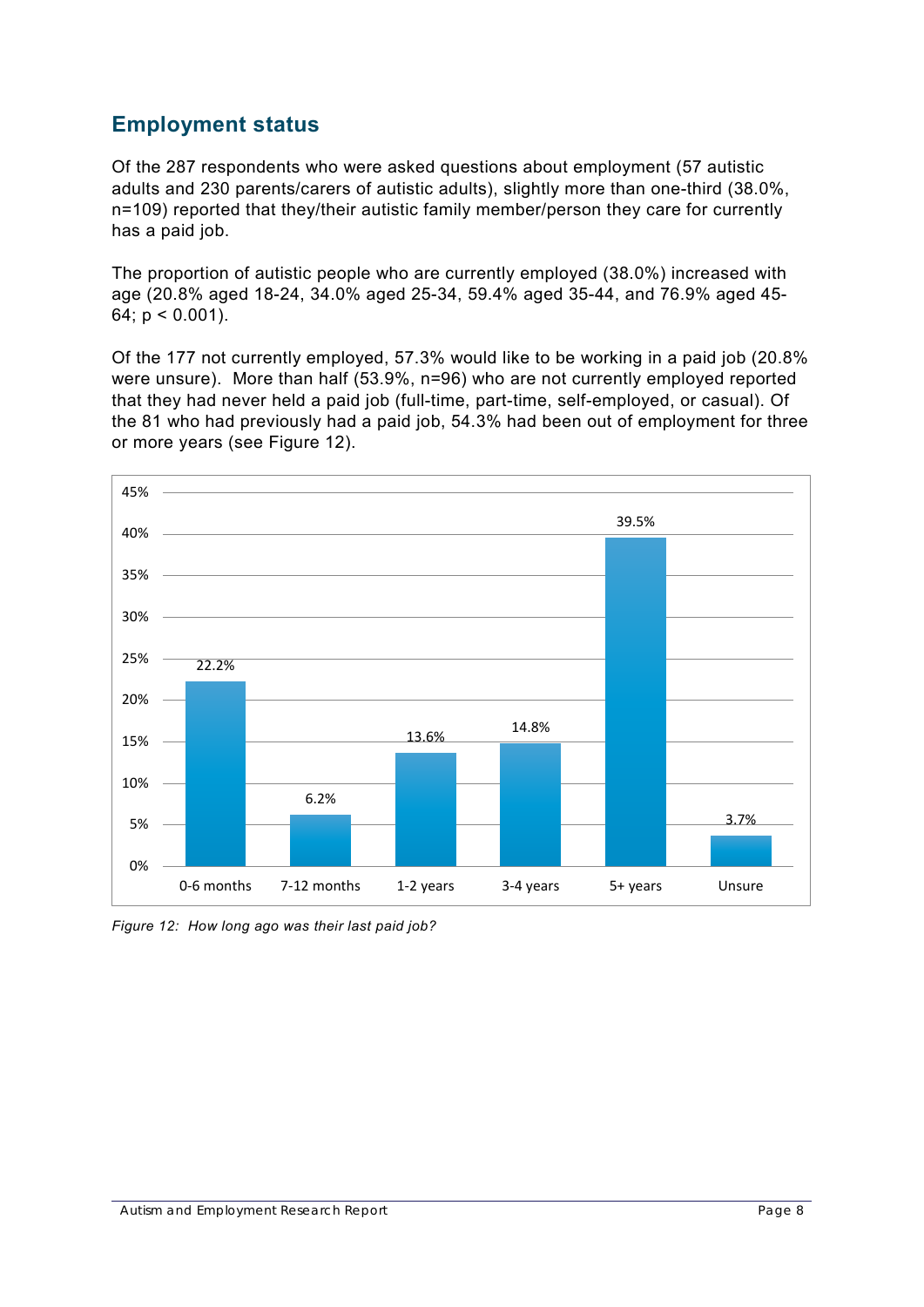Of the 109 who were currently employed, approximately half (52.3%) were employed full-time, 24.8% part-time, and 22.9% casually; and of the 52 employed less than fulltime, more than half (53.9%) would like to be working more hours than they currently do.

There was evidence of stability in employment among those who are employed, with 45.9% (n=50) having been in their current job for five years or more and a further 39.5% between one and four years (see Figure 13).



*Figure 13: Duration of employment in current job*

The survey findings suggest that even among those who are employed, there is a substantial level of under-employment, with 45.2% reporting that their skills are higher or much higher than those required to perform their current job (see Figure 14).



*Figure 14: How do their skills compare to those required to perform their current job?*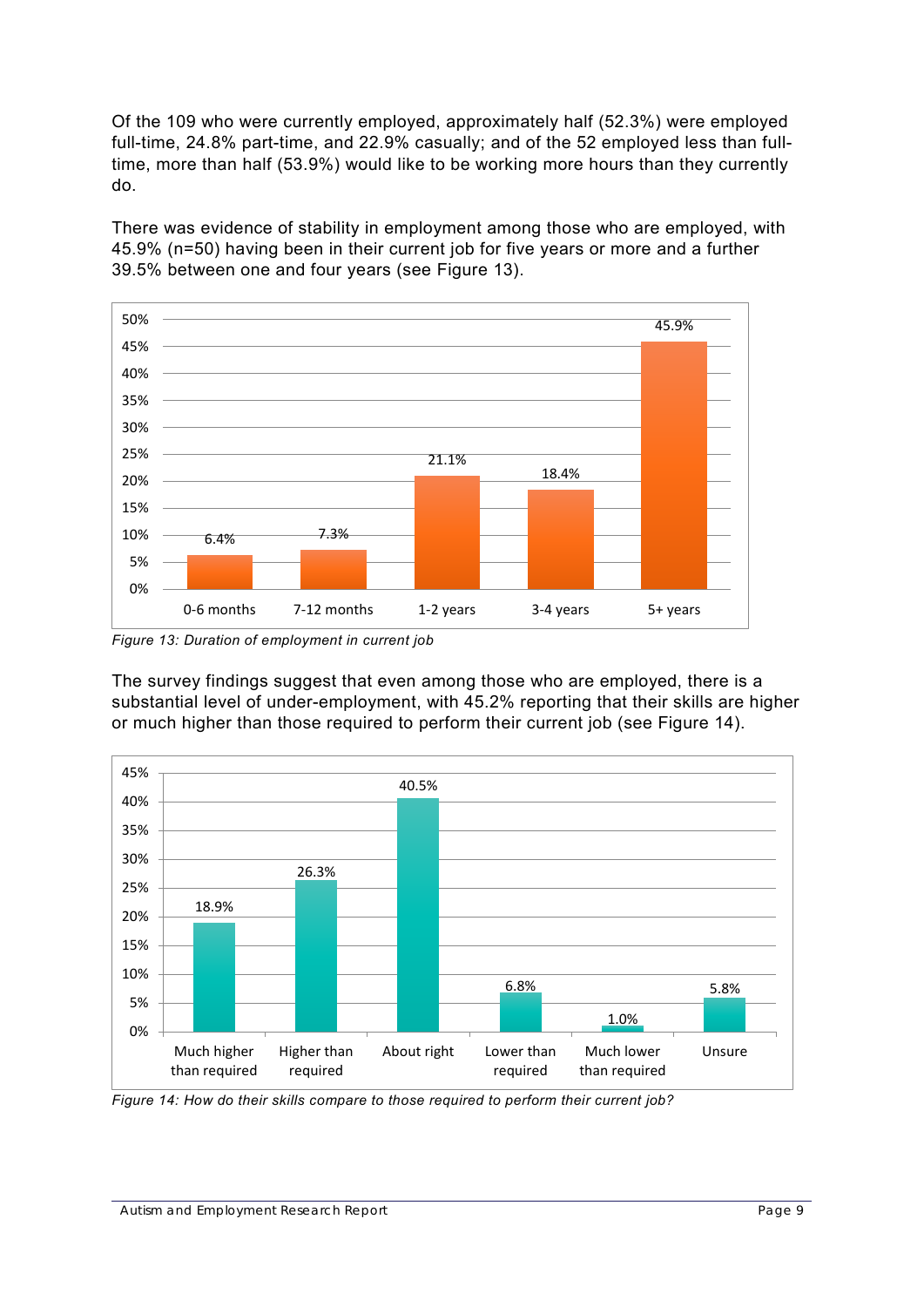#### **Barriers to employment**

The main reasons respondents identified for not having a job were the lack of support available to find a job (34.8%), lack of support available to help them in a job (32.6%), being unable to attend interviews due to their autism/anxiety (30.9%) and lack of understanding of autism from potential employers (29.2%). Only 12.9% reported that they do not have a job because they are not interested in working (see Figure 15).



*Figure 15: Main reasons for not having a paid job*

- 1. Lack of understanding of autism from potential employers
- 2. Lack of support available to find a job<br>3. Lack of support available to help me/t
- 3. Lack of support available to help me/them get to and support me/them in a job<br>4. Unable to attend interviews due to my / their autism/anxiety
- 4. Unable to attend interviews due to my / their autism/anxiety<br>5. I am / they are not interested in working
- 5. I am / they are not interested in working<br>6. Can't find the right job
- 6. Can't find the right job<br>7 My / their job application
- 7. My / their job applications have not been successful<br>8. Illness / poor health prevents me/them from seeking
- 8. Illness / poor health prevents me/them from seeking employment 9. Other
- 9. Other<br>10. None
- **None**
- 11. Unsure
- 12. Prefer not to say
- 13. Unable to work due to the severity of autism / intellectual disability
- 14. Currently studying
- 15. Parenting / caring responsibilities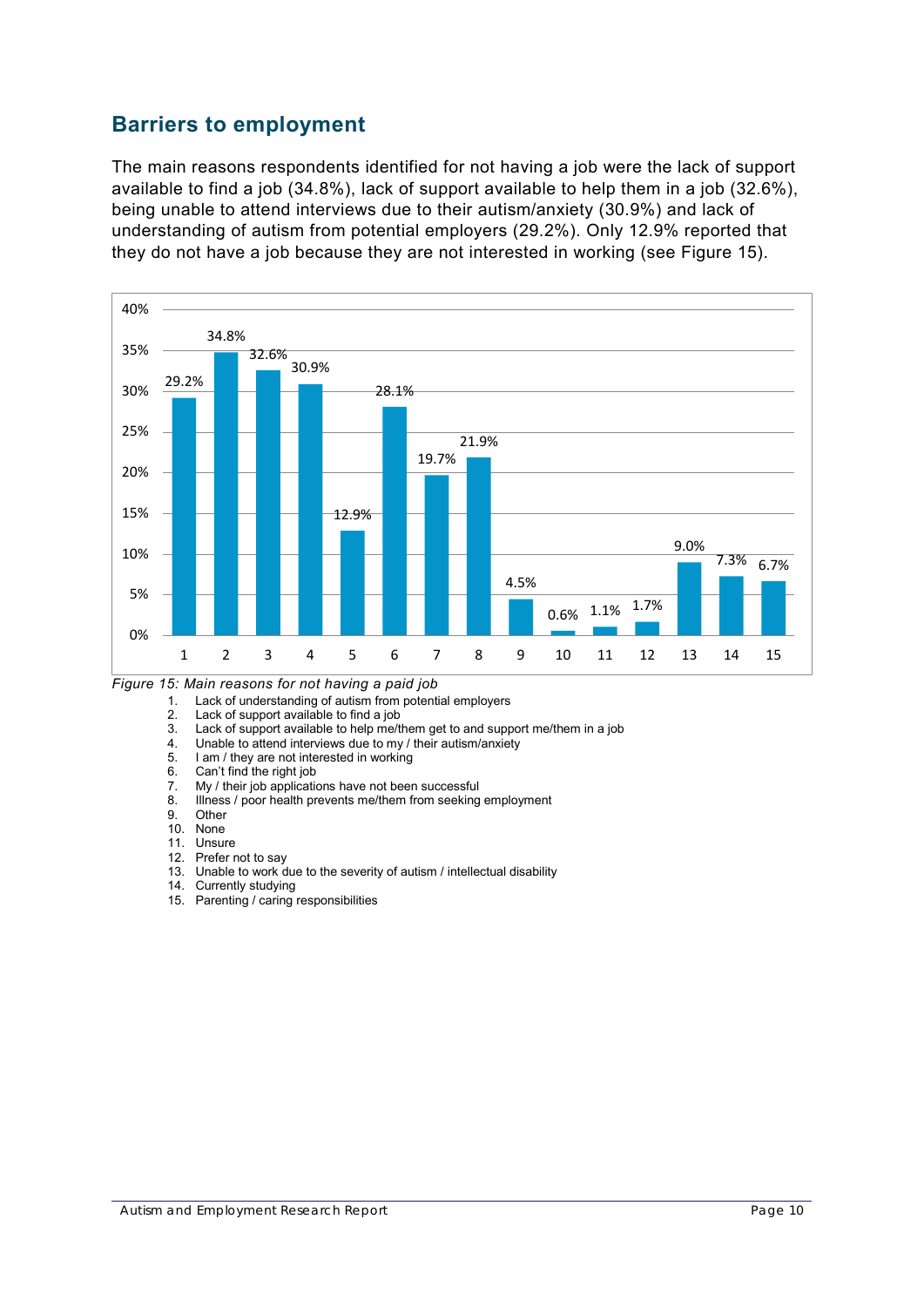#### **Disclosure in the workplace**

Slightly more than one-quarter (27.9%; 53) reported that they/the person they care for had told their current employer that they are autistic. Of those, 51.0% had told their employer during the selection process; almost one-quarter (22.6%) disclosed to their employer in the course of their employment because they had experienced a problem (see Figure 16).



*Figure 16: When did they tell their employer?*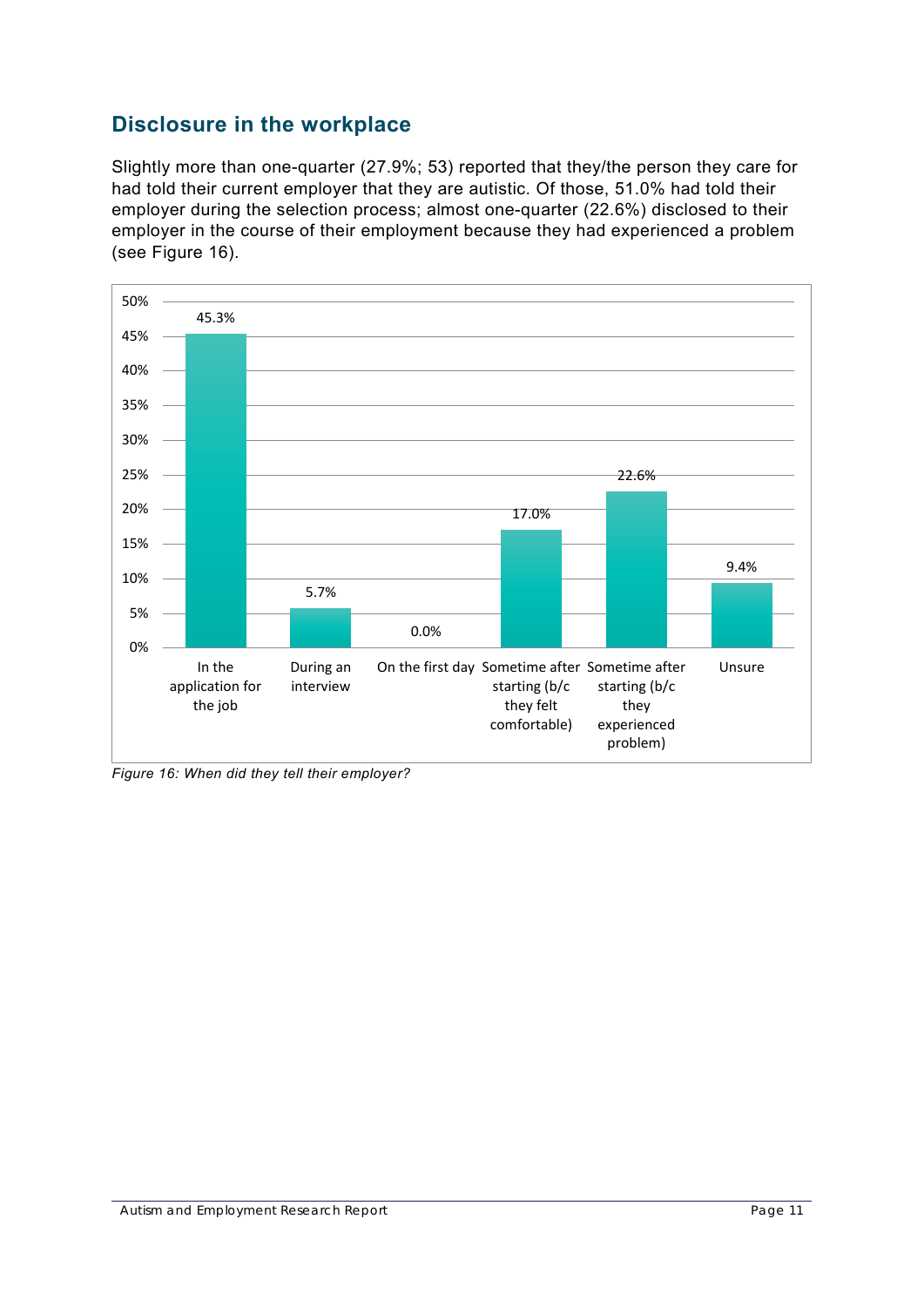#### **Adjustments in the workplace**

Respondents who reported that they/the person they care for is currently employed were asked whether the employer had made each of ten specific adjustments (see Figure 17).

The most commonly reported adjustment, although this was only the case for 32% of respondents, was to provide a set work routine and avoid changes. Just under a quarter reported that the employer had identified a person in the organisation to support them if required (24.5%) or provided information and/or training to others in the workplace on how to support them at work (22.6%).



*Figure 17: Adjustments made by employers*

- 1. Adjusted lighting and/or sound levels and/or other sensory (smells, textures)
- 2. Identified a person in the organisation to support you/them, if required
- 3. Provided a quiet room/area
- 4. Provided information and/or training to others in the workplace on how to support you/them at work
- 5. Provided a set work routine and avoided changes
- 6. Allowed me/them to work flexible hours
- 7. Other
- 8. None
- 9. Unsure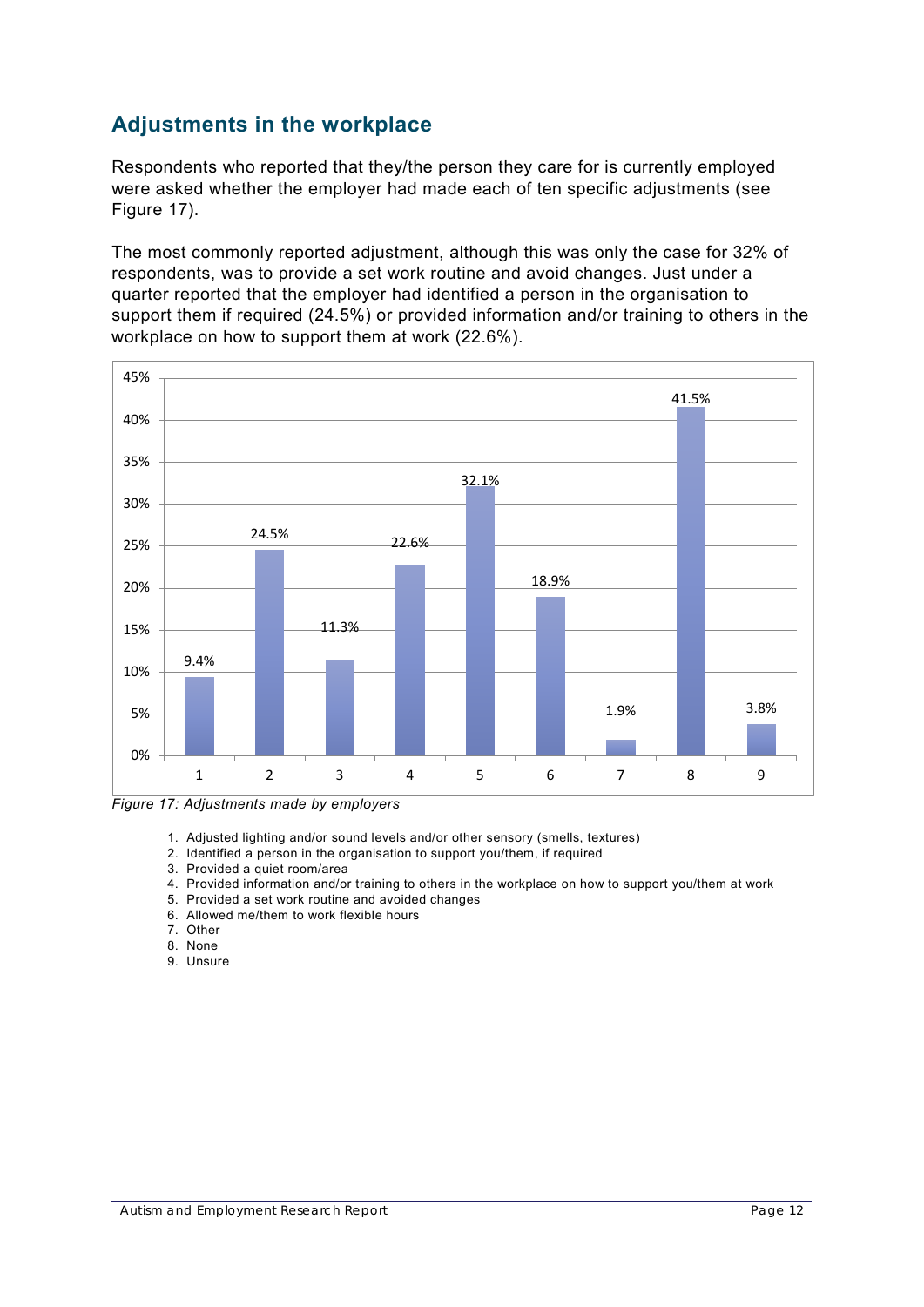#### **Responses from autistic people**

Approximately one-third (35%,  $n = 20$ ) of the 57 respondents who identified as autistic and responded in relation to their own experiences reported that they currently have a paid job.

Of the 20 who are currently employed, eight are working full-time, six part-time and six in a casual position; and of the 12 who are working less than full-time six would like to be working more hours.

Eight of these 20 respondents have been in their current job for more than five years, seven for between one and four years, and five for 12 months or less. Those who are employed identified very few adjustments made by their employers; three noted that their employer provided information and/or training to others in the workplace on how to support them; two that the employer had identified a person in the organisation to support them, two that the employer had provided a set work routine and avoided changes, one that they had adjusted lighting and/or other sensory items, and one that they had provided a quiet area.

Of the 37 who are not currently employed, 20 (54%) would like to have a paid job, six (16%) would not, and 11 (30%) are not sure.

The main reasons identified by those responding on behalf of themselves for not having a job were: lack of understanding of autism from potential employers (38%); being unable to attend interviews due to their autism/anxiety (38%); poor health preventing them from seeking employment (35%); and lack of support available to find a job (35%).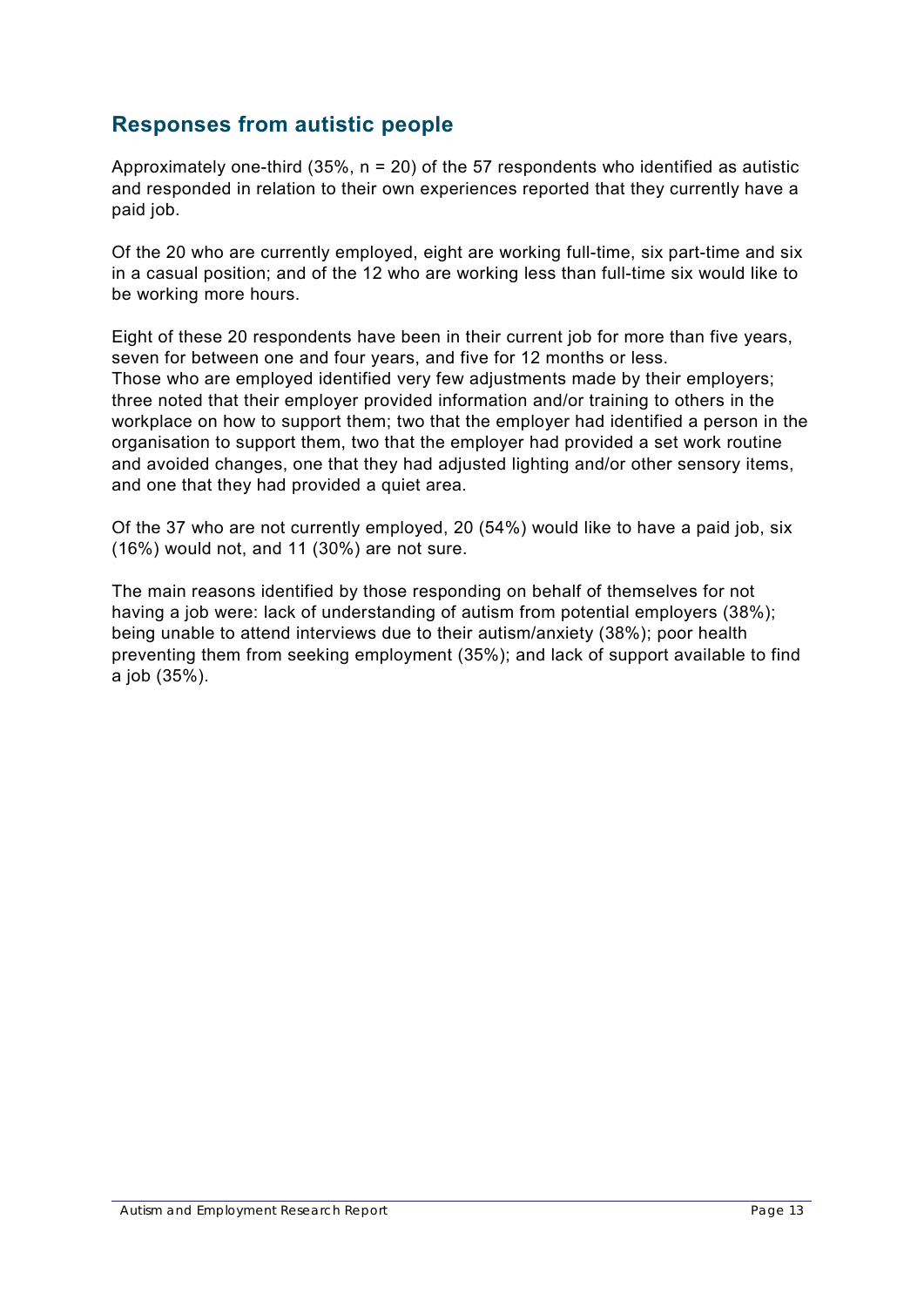## **Methodology**

#### *Community Attitudes and Behaviours* **Survey**

#### **Sample**

The sample consisted of adults aged 18 years and older recruited through a mixedmode approach, including both online and telephone surveys conducted via the Social Research Centre's Life in Australia panel.

The Life in Australia panel was established in November 2016 by the Social Research Centre and is Australia's first probability-based online survey panel that are generalisable to the Australian adult population and that sampling errors and confidence intervals can be accurately calculated. Life in Australia Panel members were randomly recruited via their landline or mobile phone and provided their contact details so that they can take part in surveys on a regular basis.

A dual-frame RDD sample design was employed to undertake recruitment of the Life in Australia Panel, with a 30:70 split between the landline RDD sample frame and mobile phone RDD sample frame. For the landline sample, an alternating next/last birthday method was used to randomly select respondents from households where two or more in-scope persons were present. The phone answerer was the selected respondent from the mobile sample. Only one member per household was invited to join the Life in Australia panel.

Members of the panel are Australian residents aged 18 years or more and all active members of the panel ( $n = 3,204$ ) were invited to take part in the survey via email, SMS and telephone, with reminders over a 2-3 week period. Of these, 75.7% (n = 2,424) participated in the survey. The majority of participants completed the online survey via email (76.7%), followed by via the telephone (13.1%) and SMS (8.6%).

The demographic characteristics of the respondents are reported in Table 1. The sample is consistent with the Australian population by gender; SEIFA quintile; state of residence; capital city vs other; and Australian vs overseas-born. The sample was more highly educated than the underlying population (40% with bachelor or higher degree compared to 23% of the population); and, while the overall age distribution was not significantly different, there was a greater proportion of people aged 55 and over in the sample than in the underlying population.

|        |         | N(% )        | Australia | $p-$<br>value |
|--------|---------|--------------|-----------|---------------|
| Gender | Male    | 1125 (46.4%) | 49.8      | 0.79          |
|        | Female  | 1289 (53.2%) | 50.2      |               |
|        | Other   | 4(0.16%)     |           |               |
|        | Missing | $6(0.24\%)$  |           |               |
| Age    | 18-24   | 177 (7.3%)   | 12.3      | 0.34          |
|        | 25-34   | 306 (12.6%)  | 19.1      |               |
|        | 35-44   | 328 (13.5%)  | 17.5      |               |
|        | 45-54   | 408 (16.8%)  | 16.9      |               |
|        | 55-64   | 534 (22.0%)  | 14.8      |               |
|        | 65-74   | 462 (19.1%)  | 10.9      |               |

#### **Table 1: Demographic characteristics**

Autism and Employment Research Report **Page 14** and Employment Research Report **Page 14**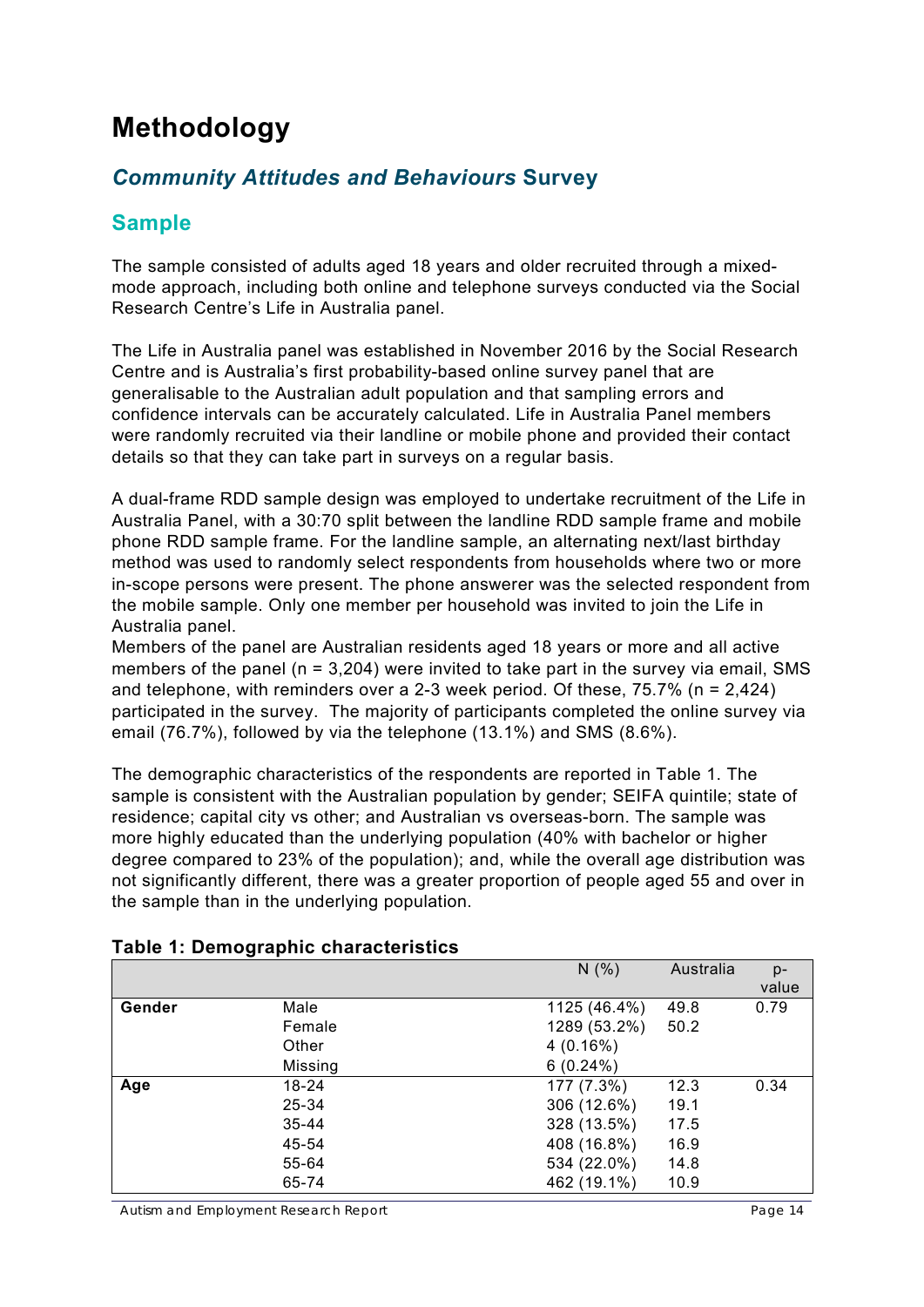|                          | $75+$                           | 202 (8.3%)   | 8.4  |      |
|--------------------------|---------------------------------|--------------|------|------|
|                          | missing                         | $7(0.3\%)$   |      |      |
| <b>Highest</b>           | Bachelor or higher              | 695 (39.8%)  | 23   | 0.03 |
| educational              | Trade/certificate/diploma       | 831 (34.3%)  | 31.1 |      |
| qualification            | Year 12 or equivalent           | 275 (11.3%)  | 18.3 |      |
|                          | Year 11 or less                 | 353 (14.6%)  | 25.1 |      |
| Household                | Person living alone             | 430 (17.7%)  |      |      |
| structure                | Couple only                     | 786 (32.4%)  |      |      |
|                          | Couple with kids                | 779 (32.1%)  |      |      |
|                          | Single parent with kids         | 148 (6.1%)   |      |      |
|                          | <b>Others</b>                   | 260 (10.7%)  |      |      |
|                          | Missing                         | 21 (0.9%)    |      |      |
| <b>Country of birth</b>  | Australia                       | 1749 (72.1%) | 72   | 1.0  |
|                          | Other                           | 659 (27.2%)  | 28   |      |
|                          | Missing                         | 16 (0.7%)    |      |      |
| Socio-Economic           | Quartile 1 - Most disadvantage  | 302 (12.5%)  | 16   | 0.95 |
| <b>Indexes for Areas</b> | Quartile 2                      | 421 (17.4%)  | 18   |      |
|                          | Quartile 3                      | 475 (19.6%)  | 20   |      |
|                          | Quartile 4                      | 535 (22.1%)  | 22   |      |
|                          | Quartile 5 - Least disadvantage | 668 (27.5%)  | 24   |      |
|                          | Missing                         | 23 (0.9%)    |      |      |
| Region                   | Capital city                    | 1610 (66.4%) | 67   | 1.0  |
|                          | Rest of the state               | 792 (32.7%)  | 33   |      |
|                          | missing                         | 22 (0.9%)    |      |      |
| <b>State</b>             | <b>NSW</b>                      | 701 (28.9%)  | 32.0 | 0.99 |
|                          | <b>VIC</b>                      | 606 (25%)    | 25.2 |      |
|                          | QLD                             | 480 (19.8%)  | 20.1 |      |
|                          | <b>SA</b>                       | 221 (9.1%)   | 7.1  |      |
|                          | <b>WA</b>                       | 275 (11.3%)  | 10.9 |      |
|                          | <b>TAS</b>                      | 65 (2.7%)    | 2.2  |      |
|                          | <b>NT</b>                       | 18 (0.7%)    | 1.0  |      |
|                          | <b>ACT</b>                      | 58 (2.4%)    | 1.6  |      |

#### **Analysis**

-

Descriptive statistics have been used to summarize survey data. The summary statistics are reported as frequencies and percentages for all categorical variables. To examine the relationship between two variables measured at the nominal or ordinal level of measurement, bivariate tables (or contingency tables) were prepared and this data is presented graphically using simple and multiple bar diagrams. To test the association between variables (such as age group) chi-square tests were performed for all categorical data. Statistical significance was set at a p-value of <0.05. All analyses were performed in Statistical software R (R Core Team 2017) version 3.4.0

There were no significant differences by age, gender, education level or state of residence for the majority of the questions; where such differences were identified they are explicitly stated in the results.[1](#page-14-0)

<span id="page-14-0"></span><sup>&</sup>lt;sup>1</sup> As there were only 18 respondents from the Northern Territory, these were excluded from the analyses by state of residence.

Autism and Employment Research Report **Page 15** and Employment Research Report **Page 15**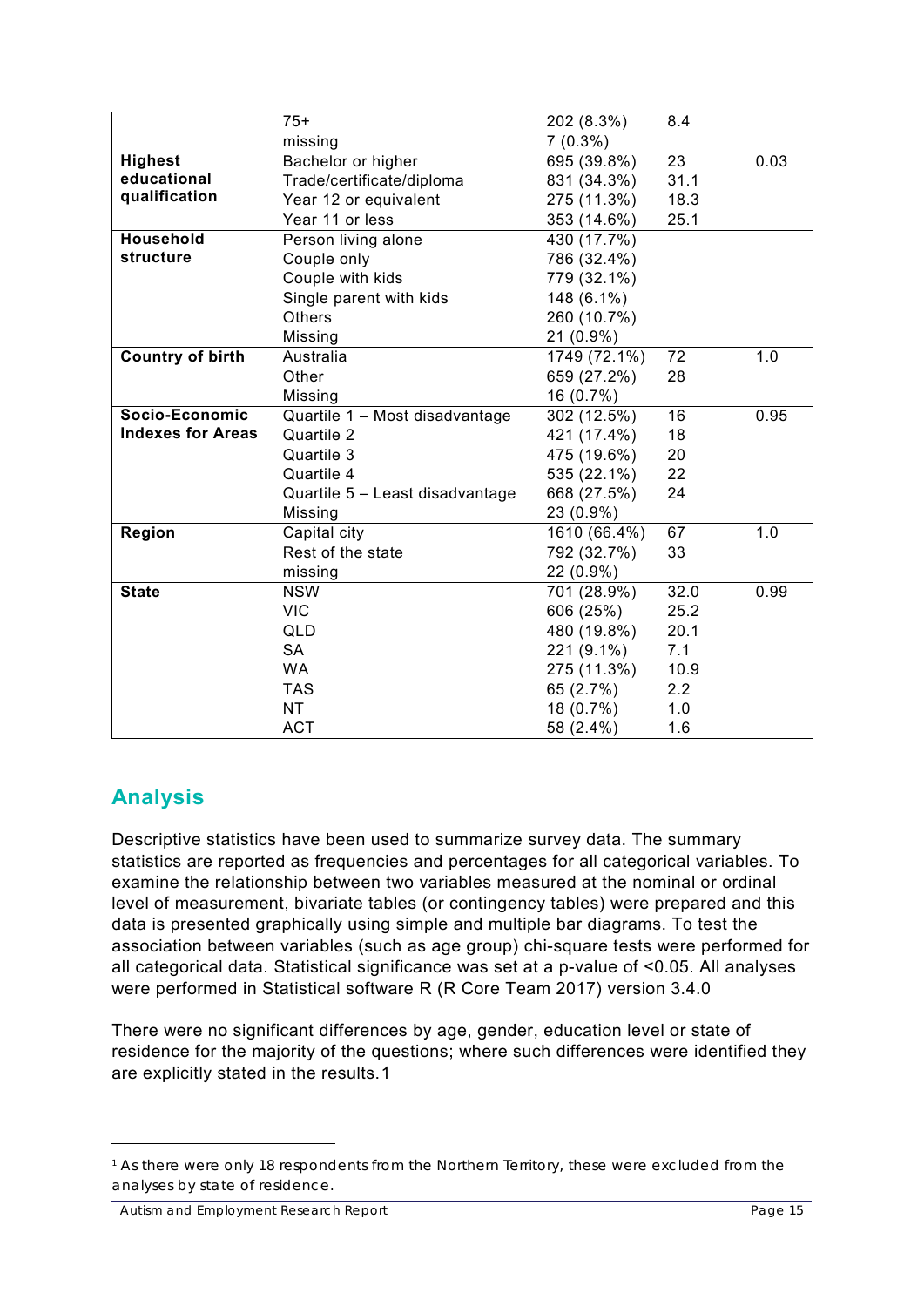#### *Experiences of Autistic People and their Families* **Method**

Data collection for the *Experiences* survey was conducted by the Survey Research Centre (SRC). The sampling frame for the *Experiences* survey was persons aged 18 years and over who are autistic and/or are a family member/carer of an autistic person, and who subscribe to the Amaze mailing list. Respondents were recruited to participate in the online survey via email invitation, and two subsequent reminder emails. Data were collected between 3 July and 21 July 2017.

Invitations to complete the online survey were sent to 14,334 subscribers. A small proportion of the sample was found to be unusable due to the email address no longer existing or being incorrect (bounces - 1.36%) or because the email was no longer in use / the named respondent was not known (email refusals - 0.5%). A very small number of respondents chose to opt out of participating in the study.

Of those subscribers sent an invitation 1,353 completed the survey with an average duration of 14.9 minutes. A further 109 respondents attempted to undertake the study but were terminated due to not meeting the selection criteria outlined above. The final participation rate was 9.43% (of all sample members approached). Table 1 provides an overview of survey statistics.

|  |  | <b>Table 1 Survey Statistics</b> |  |
|--|--|----------------------------------|--|
|  |  |                                  |  |

|                                                               | Total  |
|---------------------------------------------------------------|--------|
| Invited to complete survey                                    | 14,334 |
| Total interviews achieved                                     | 1,353  |
| Failed screener                                               | 109    |
| Bounced email                                                 | 196    |
| Email refusal (e.g. person not known, email no longer in use) | 73     |
| Opt outs                                                      | 3      |
| Participation rate (%)                                        | 9.43   |

As it was expected that participants may fit more than one selection criteria, i.e. they identified as autistic and/or a family member and/or a carer to an autistic person, a selection process was undertaken to randomise the selected reference for response.

#### **Sample**

Due to the very small number of respondents from outside of Victoria, the analyses were conducted on those living within the state (n= 1297). The demographic characteristics of the respondents are reported in Table 2.

Slightly more than two-thirds (68.4%) identified as a family member of an autistic person, 49.4% as a carer of an autistic person, and 75 as an autistic person. Due to the randomization process described above, 57 autistic people completed the survey in relation to themselves and the remainder answered in relation to the autistic person they care for. Three-quarters of parents/carers (73.7%) provide care for one person, 18.2% for two people, 5.2% for three people, and 2.1% for between four and six people. For the majority of these respondents (81.4%) the oldest person they provide care for is under the age of 18 years (including 19.8%